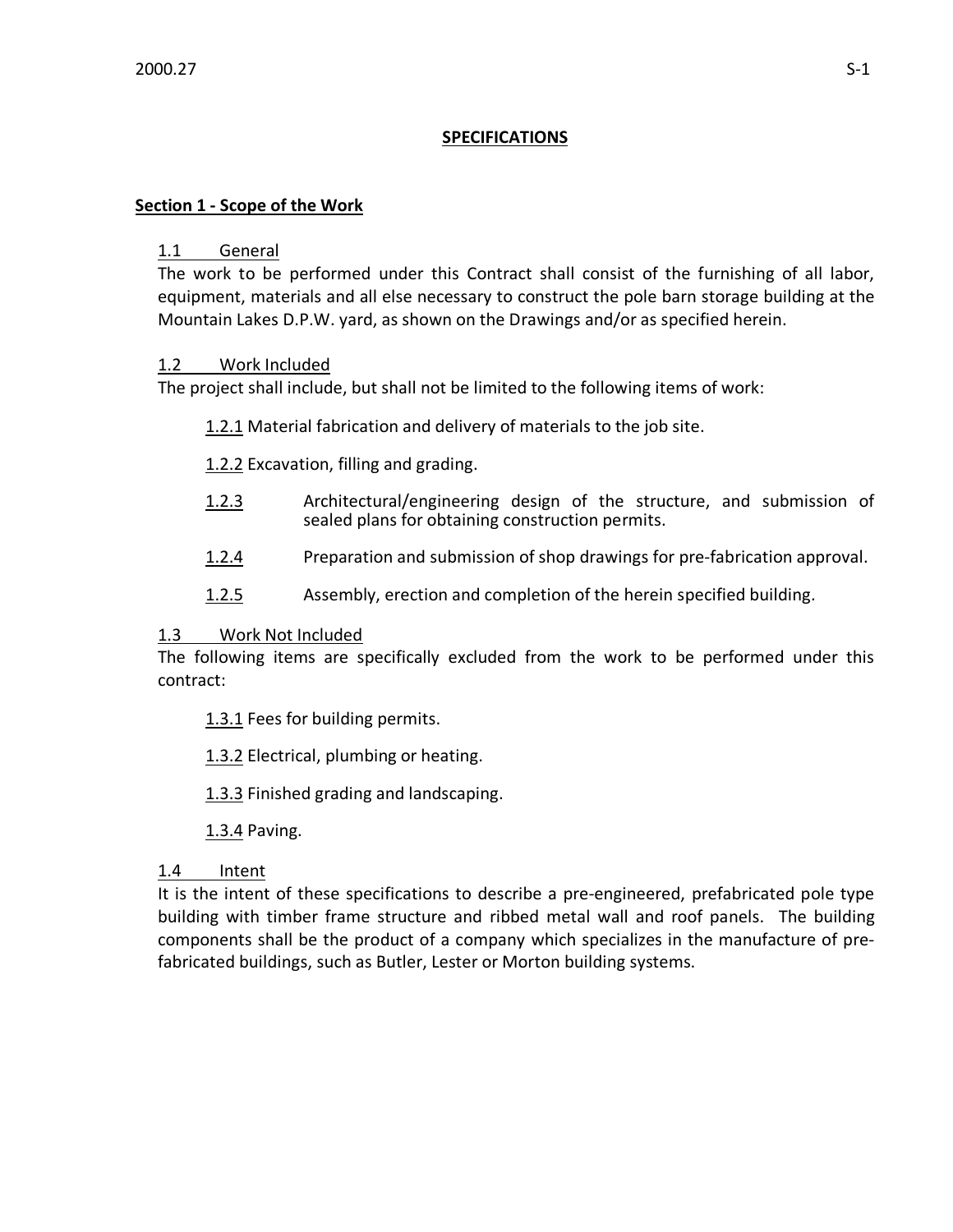The manufacturer of the building system shall have at least 5 years experience, in the design and production of prefabricated building systems; and the erector of the building shall have at least 2 years experience in the installation of prefabricated buildings of the pole barn type.

The entire structure shall be the product of one (1) manufacturer, and the completed building shall be a totally integrated system of structural and covering components to accomplish the final specified structure. Built-in-place "stick" buildings or other such buildings which are not factory designed and prefabricated will not be accepted.

The Owner reserves the right, in reviewing bids and making an award, to waive minor specification provisions and to accept a building which deviates from the requirements if it determines that the cost-effectiveness of such deviations are in its best interests.

### **Section 2 - Excavation and Site Work**

The Contractor shall perform all of the excavations as may be required for the satisfactory construction and installation of the work specified. Excavations for foundations or substructures shall be performed to the exact subgrade elevation, using hand excavation as required.

A sufficient quantity of excavated material shall be retained for backfilling and grading where applicable. Excess excavated material shall be removed from the site and shall be properly disposed of by the Contractor.

The Contractor shall fill and grade the site as required to create the leveled area for the proposed building. Any required fill shall be provided by the Contractor and shall be clean granular material as approved by the Engineer. Said material shall be compacted so as to achieve at least 90% of the maximum modified Proctor density.

### **Section 3 - Concrete Floor**

### 3.1 General

The Contractor shall furnish the labor, material, equipment and all else necessary to construct the concrete structures as indicated on the Contract Drawings. Unless otherwise specified, all concrete employed in the construction shall be transit mixed concrete designed and certified to have a minimum 28-day strength of 3,000 psi.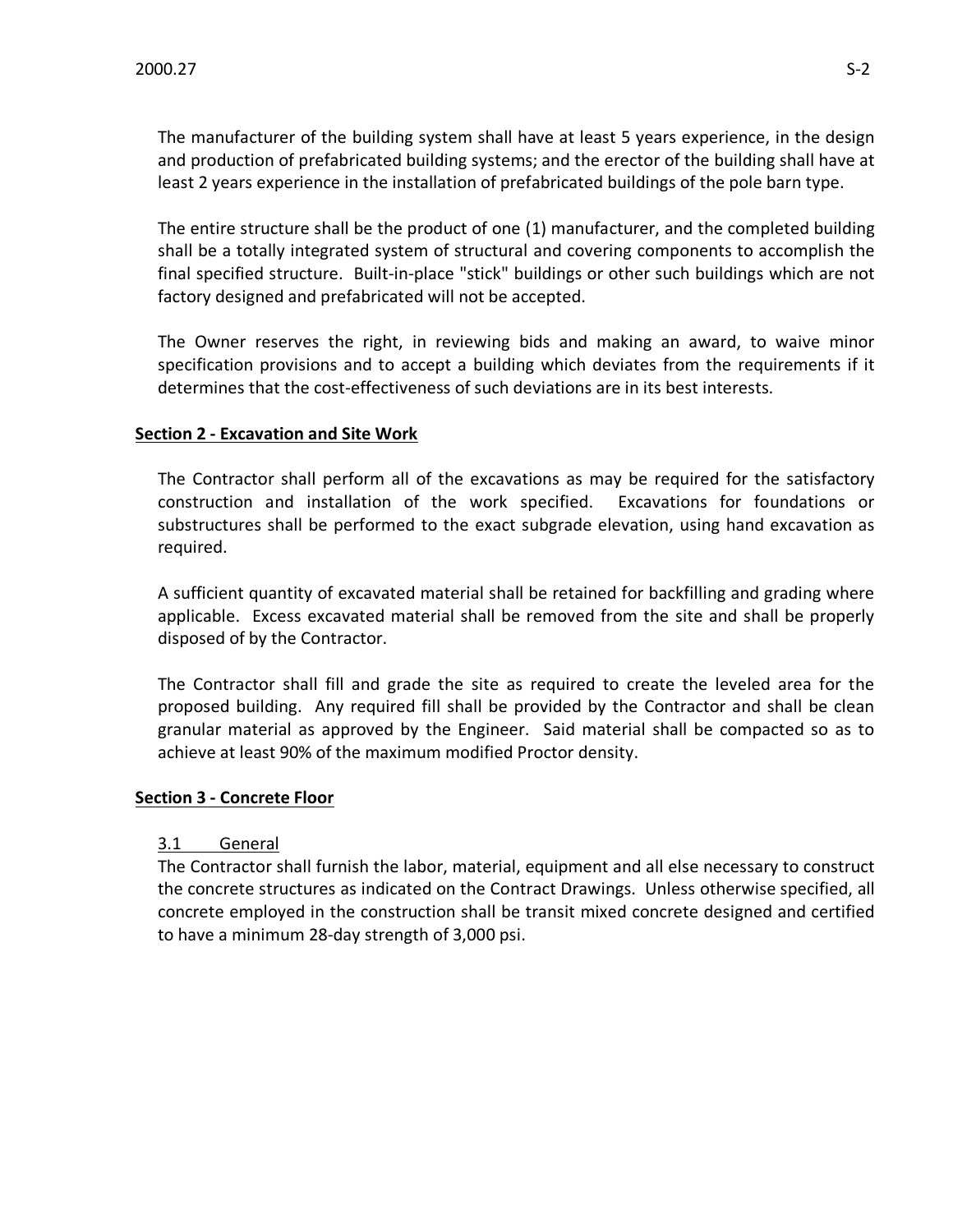# 3.2 Reinforcement

All reinforcing bars shall be the A-305 type deformed bar as described in the latest edition of the Building Code of the American Concrete Institute. Steel shall comply with the latest ASTM Specifications for new billet steel or rail steel of intermediate or hard grades, ASTM Des. A-615 and A-616.

All reinforcement steel shall be delivered without rust other than such as may have accumulated during transportation to the work. It shall at all times be fully protected from moisture, grease, dirt, mortar, or concrete.

# 3.3 Depositing

Concrete shall be deposited as nearly as practicable in its final position to avoid segregation due to rehandling or flowing. The concreting shall be carried on at such a rate that the concrete is at all times plastic and flows readily into the space between the bars. No concrete that has partially hardened or been contaminated by foreign material shall be deposited on the work, nor shall retempered concrete be used.

All concrete shall be placed in accordance with the best accepted practices to insure that the construction will be of the best possible quality. Adequate vibration shall be employed to insure proper density and a minimum period of five (5) days for curing shall be provided to insure weather resistance. The concrete work shall conform to the recommended practices as promulgated by the American Concrete Institute.

## 3.4 Tests on Concrete

During the progress of the work compression test specimens shall be taken and cured in accordance with Standard Method of Making and Curing Concrete Compression and Flexure Test Specimens in the Field (ASTM C31). Not less than three (3) specimens shall be taken for each delivery.

Specimens shall be tested in accordance with Standard Method of Test (ASTM C 39) for Compressive Strength of Molded Concrete Cylinders.

The standard age of test cylinders shall be 28 days, but 7-day tests may be used provided that the relation between the 7 and 28 day strengths of the concrete is established by test for the materials and proportions used.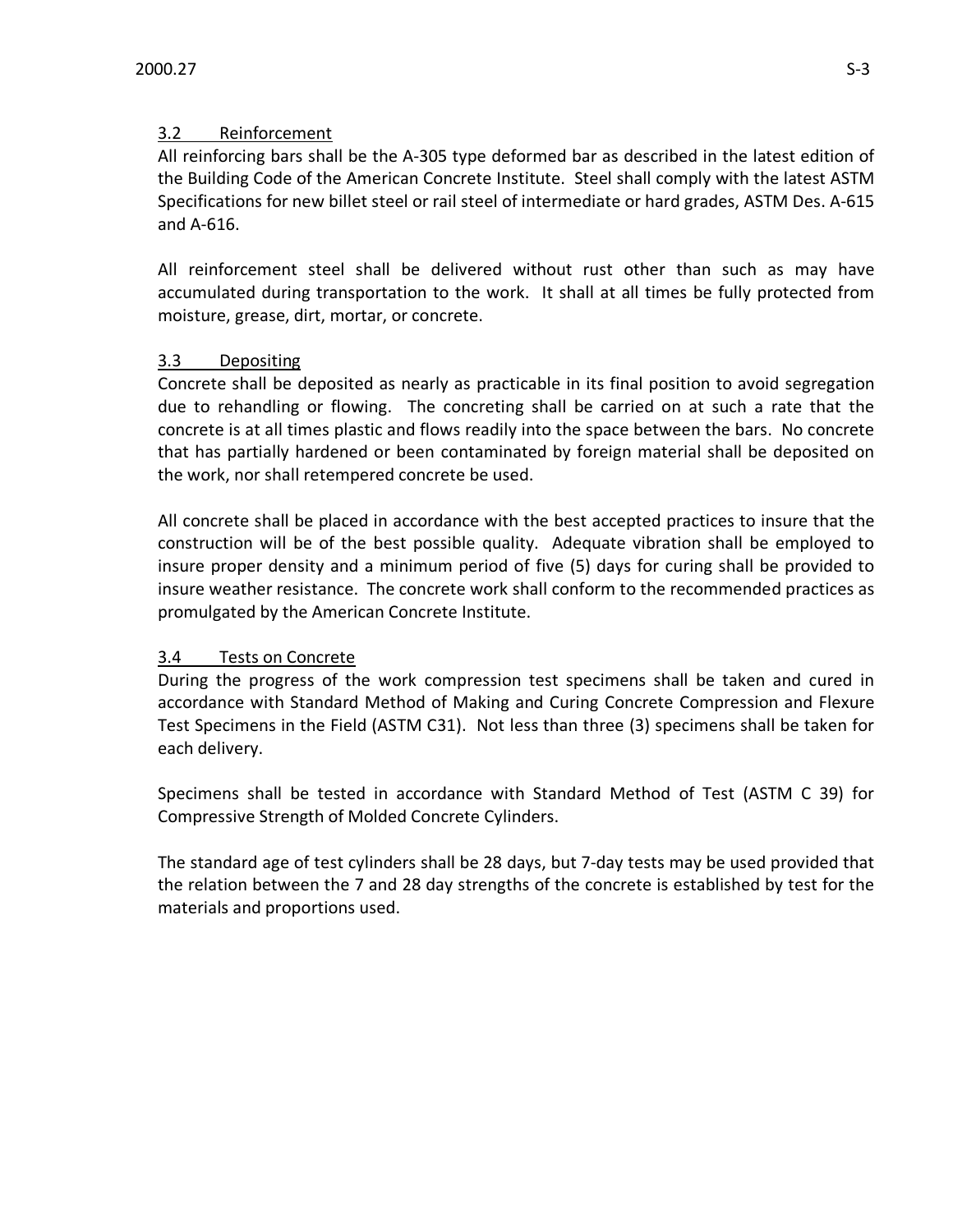### **Section 4 - Building Specifications**

The basic requirements and standard features of the proposed building are as follows:

4.1 Overall Dimensions Length: 64 feet, gable to gable. Depth: 46 feet, front wall to back wall. Height:16 feet, floor to underside of roof trusses.

4.2 Design Criteria Building Codes: BOCA, National Building Code Roof: 30# live load. Wind Rating: 80 MPH.

Perform calculations using diaphragm design analysis. Incorporate bracing as required if building exceeds diaphragm requirements. Comply with AF&PA "National Design Specification for Wood Construction (NDS)."

### 4.3 Trusses

Roof trusses shall be structural web type wooden trusses with galvanized splice plates.

Limit deflection for live or snow loads to L/240 for trusses supporting ceilings and to L/180 for overhangs and trusses not supporting ceilings. Comply with appropriate NDS and Truss Plate Institute (TPI) standards.

Comply with TPI "Design Specification for Metal Plate Connected Wood Trusses" and "Quality Standard for Metal Plate Connected Wood Trusses."

Manufacturer shall have a third party inspection program to verify compliance with requirements of TPI.

## 4.4 Metal Roof, Metal Wall Panels and Trim

Design in accordance with AISI "Specifications for the Design of Light-Gauge, Cold-Formed Steel Structural Members" and in accordance with sound engineering methods and practices. Design to support a 200 pound (90 kg) load evenly distributed over a 2 foot (60 mm) square area centered between purlins; limit deflection to L/180 in a two-span condition.

All metal roof panels and wall panels shall be 29 gauge "Uni-Rib" type, ASTM A653, structural quality, Grade 80, with G60 Z180 galvanizing on both sides.

Finish shall be bonderized and baked on primer with Valspar 10-S finish oat, 0.9 mil min. DFT. Color shall be as selected by the Owner from manufacturer's standard colors.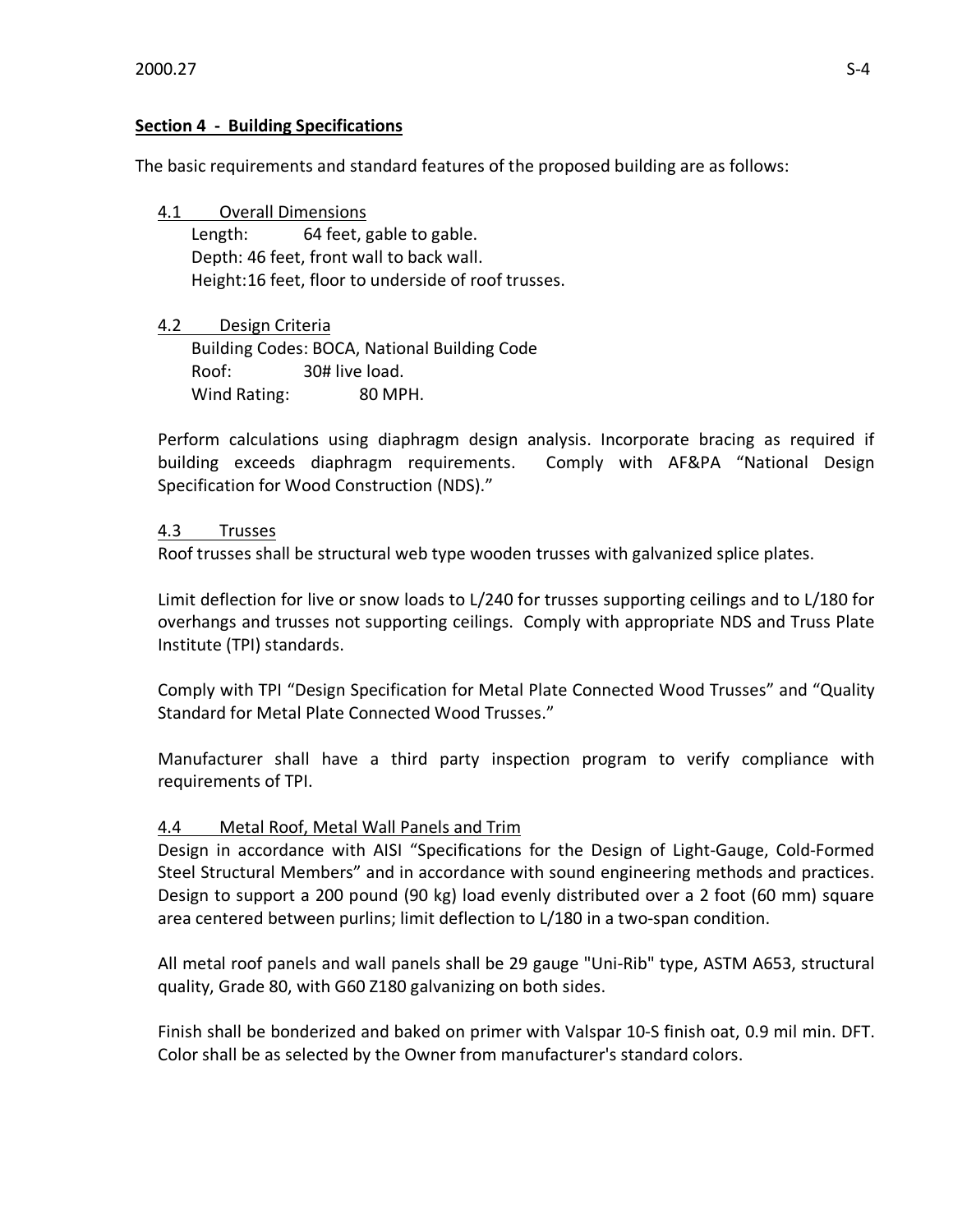Fasteners shall be color coated No. 10 drill screws with 1/4 inch hex head with attached 1/2 inch diameter galvanized steel and EPDM washers.

### 4.5 Structural Framing

#### 4.5.1 Columns - Treated Lumber Section

Lumber: No. 1 or Better Southern Yellow Pine, pressure treated with Chromated Copper Arsenate, Type III, to a retention of 0.6 pcf (9.6 kg/m<sup>3</sup>) and kiln dried after treating to 19 percent maximum moisture content.

Fabrication: Laminate individual pieces using treated lumber ring shank or wire feed nails per manufacturer's engineered nailing pattern.

#### 4.5.2 Columns - Untreated Lumber Section

Lumber: No. 1 or Better Southern Yellow Pine or Douglas Fir-Larch kiln dried to 19 percent maximum moisture content.

Fabrication: Laminate individual pieces using ring shank or wire feed nails per manufacturer's engineered nailing pattern.

### 4.5.3 Column Configuration

Sidewall and Endwall Columns: 3 ply or 4 ply combining 2x6, 2x8, or 2x10 (50x150, 50x200, 50x250 mm) dimension lumber as required by "Structural Design" requirements specified herein and configured to accept interlocking girts and splashplank.

Corner Columns: 2 ply or 3 ply 2x6 or 2x8 (50x150, 50x200 mm) dimension lumber as required by "Structural Design" requirements specified herein and configured to accept interlocking girts and splashplank from side and endwall directions.

### 4.5.4 Secondary Framing

Purlins and Girts: No. 2 or better dimension lumber kiln dried to 19 percent maximum moisture content.

Configuration: 2x4 or 2x6 (50x100, 50x150 mm) as required by "Structural Design" requirements specified herein.

Spacing as required by "Structural Design" requirements specified herein.

Splashplank: No. 2 or Better Southern Yellow Pine, pressure treated with Chromated Copper Arsenate, Type III, to a retention of 0.6 pcf (9.6 kg/m<sup>3</sup>) and kiln dried after treating to 19 percent maximum moisture content.

Configuration: 2x8 (50x200 mm) tongue and groove dimension lumber precision cut to fit between and interlock with columns.